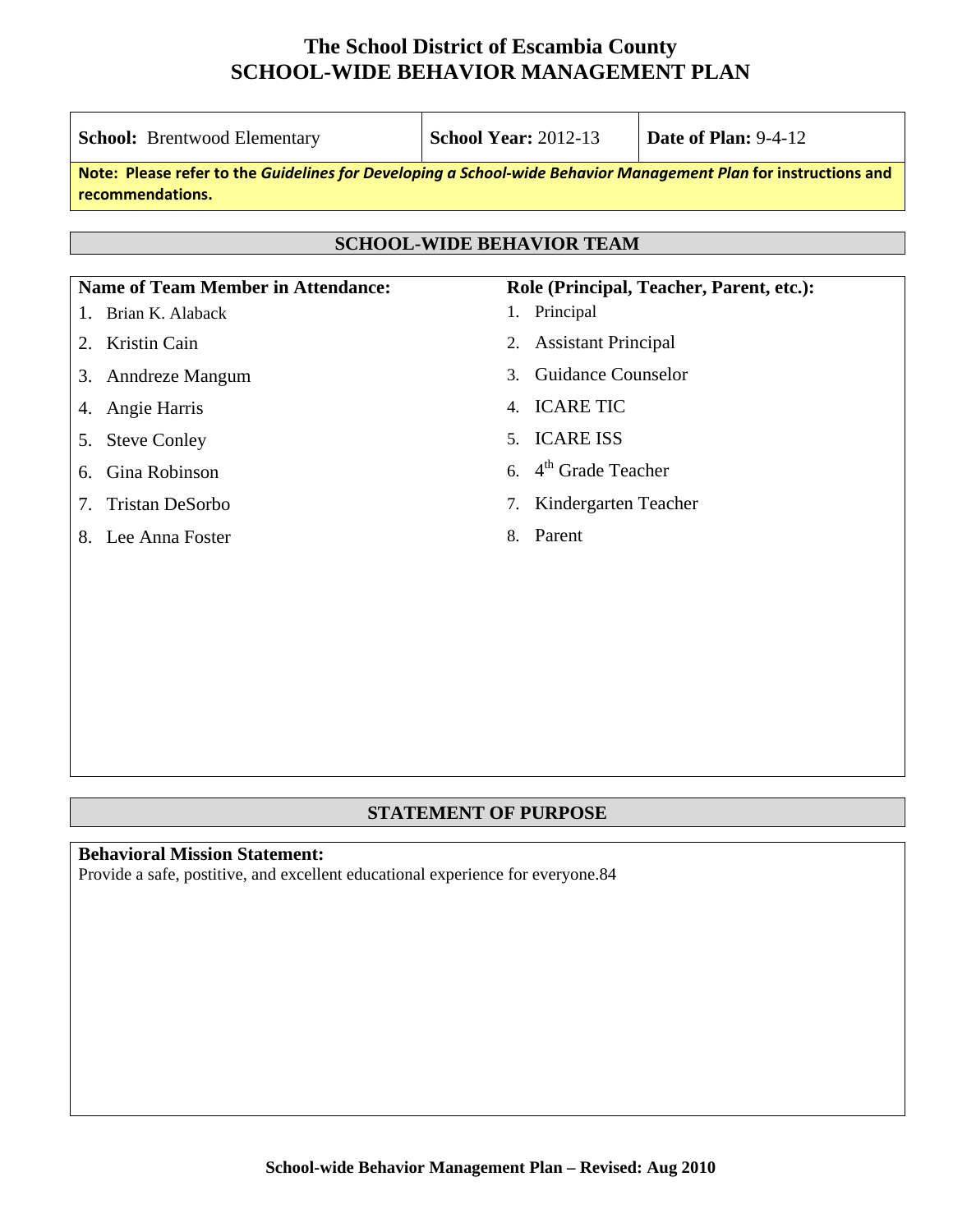#### **BASELINE DATA**

#### **PREVIOUS SCHOOL YEAR** 2011 - 2012

| <b>Office Discipline Referrals (ODR)</b>                                         |           |  |  |
|----------------------------------------------------------------------------------|-----------|--|--|
| Number of Office Discipline<br>Referrals (ODR)                                   | 84        |  |  |
| Average ODR per Student<br>$(\text{\# ODR} \div \text{\# of students enrolled})$ | 0.05      |  |  |
| Number of Students with ODR                                                      | 83        |  |  |
| <b>Attendance</b>                                                                |           |  |  |
| <b>Average Daily Attendance</b>                                                  | 95.88     |  |  |
| Excused Tardies (Elem)                                                           | <b>NA</b> |  |  |
| Unexcused Tardies (Elem)                                                         | <b>NA</b> |  |  |
| Excused Early Check-outs (Elem)                                                  | NA.       |  |  |
| Unexcused Early Check-outs (Elem)                                                | N A       |  |  |

| <b>Out-of-School Suspensions (OSS)</b>                                                          |      |  |  |  |
|-------------------------------------------------------------------------------------------------|------|--|--|--|
| Number of Incidents of<br>Out-of-School Suspension (OSS)                                        | 62   |  |  |  |
| Average OSS per Student<br>$(\text{\#} \text{OSS} \div \text{\#} \text{ of students enrolled})$ | 0.03 |  |  |  |
| Number of Students with OSS                                                                     | 52   |  |  |  |
| <b>In-School Suspensions (ISS)</b>                                                              |      |  |  |  |
| Number of Incidents of<br>In-School Suspension (ISS)                                            | 6    |  |  |  |
| Average ISS per Student<br>$(\text{\# ISS} \div \text{\# of students enrolled})$                | 0.01 |  |  |  |
| Number of Students with ISS                                                                     | 7    |  |  |  |
| <b>Bullying Prevention</b>                                                                      |      |  |  |  |
| Percent of Students Trained                                                                     | 100  |  |  |  |
| Percent of Staff Trained                                                                        | 100  |  |  |  |

## **ADDITIONAL DATA AND OUTCOMES**

**What other data or outcomes will your school use for continuous monitoring of your school-wide behavior management plan (e.g., academic data, faculty attendance, school surveys, training, ESE referrals, etc.)? The outcomes may also include various ways of analyzing school-wide behavioral data as outlined in the** *School-wide Behavioral Data Guide* **(e.g., referrals/suspensions by grade level, location, problem behavior, time of day, student, class, etc.).**

RTI-B data from PBS, the number of Bucket Filling Tickets (token rewards) given out each month and the number of students who are not able to participate in Bucket Filling Celebrations due to poor behavior choices they have made.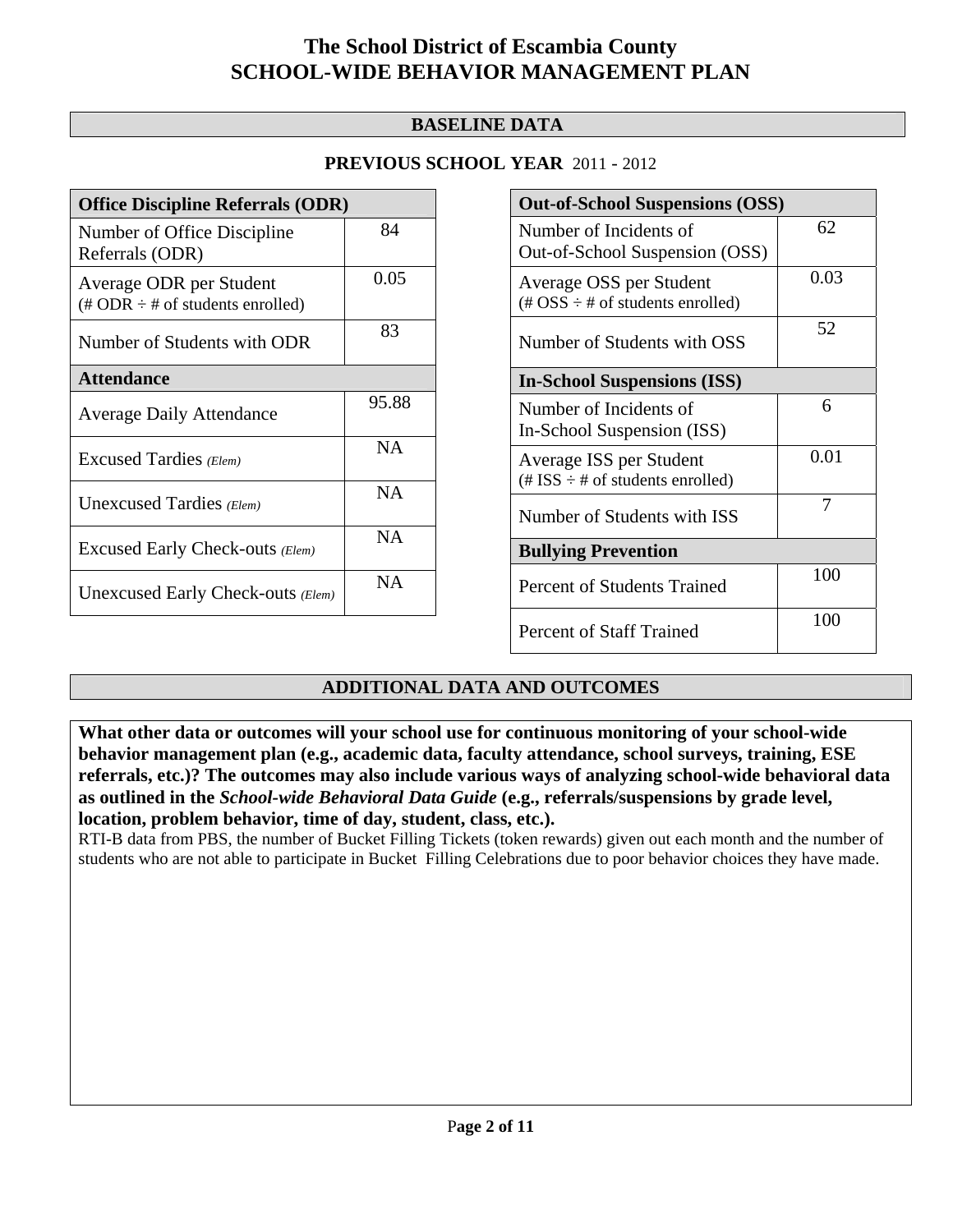## **SCHOOL-WIDE BEHAVIORAL GOALS**

| 1. Out-of-school suspension<br>Reduce OSS by 1% or more when compared to the 2011-2012 school year final SWBP data.                                                                                                                                                                                                                                                               |
|-----------------------------------------------------------------------------------------------------------------------------------------------------------------------------------------------------------------------------------------------------------------------------------------------------------------------------------------------------------------------------------|
| 2. Attendance<br>Increase the percentage of daily attendance to a minimum of 95%.                                                                                                                                                                                                                                                                                                 |
| 3. Bullying<br>Continue to train 100% of our employees and students on how to identify and prevent bullying. The training is to<br>include what to do in the event a student is experiencing bullying issues.                                                                                                                                                                     |
| 4. Office Discipline Referrals<br>Reduce the percentage of students with ODR by 1% when compared to the final SWBP for the 2011-2012 school<br>year.                                                                                                                                                                                                                              |
| 5. Tardies (Elementary – see attached plan) or Other School-wide Behavior Goal<br>This is the base line year, we will utilize Brentwood's Social Worker Interns to help communicate with parents the<br>importance of students coming to school everyday and on time. We will utilize the Child Attendance Study & RTI<br>Conference process we have established at our school.   |
| Early Check-Outs (Elementary - see attached plan) or Other School-wide Behavior Goal<br>his is the base line year, we will utilize Brentwood's Social Worker Interns to help communicate with parents the<br>importance of students staying at school all day everyday. We will utilize the Child Attendance Study & RTI<br>Conference process we have established at our school. |
| 7. Other School-wide Behavior Goal<br><b>NA</b>                                                                                                                                                                                                                                                                                                                                   |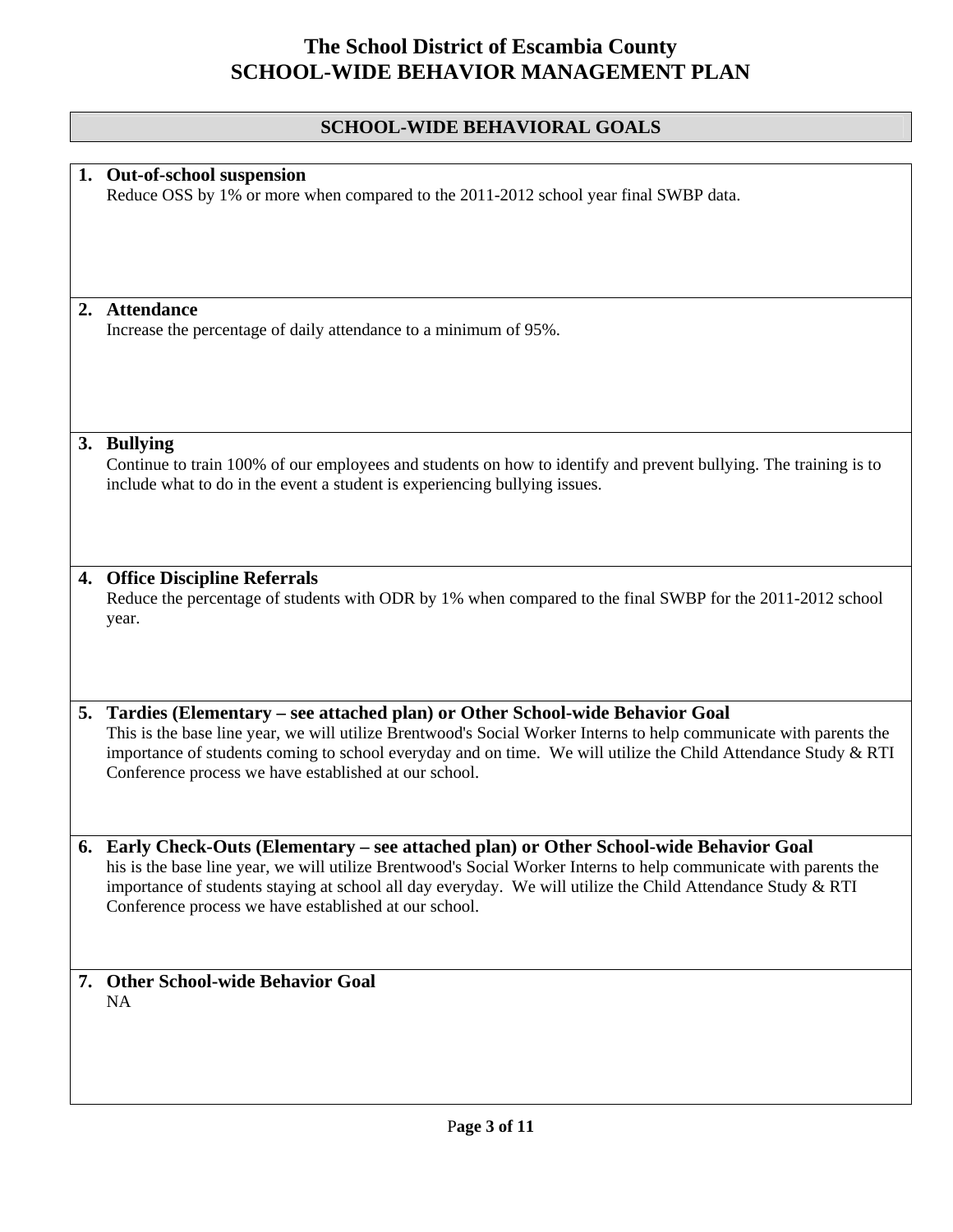#### **PROGRESS MONITORING**

**Your school-wide behavior team should meet to review data and discuss concerns or revisions to your school-wide behavior management plan once a month and complete progress monitoring forms quarterly. Describe when you plan to meet (days, location, and time) throughout the school year.**  The SWBP Leadership Team will meet on the First Monday of each month to discuss progress monitoring data as well as address changes or modifications that may be needed to improve the plan.

**Describe the procedures that your school will use to collect, summarize, and analyze the behavioral data prior to team meetings. Procedures are required for entering the information into the database, summarizing the data, and developing graphs using the** *School-wide Behavioral Data Guide***.** 

Enter behavioral data in TERMS and RTI-B. The Data Clerk will print TERMS reports and the Principal or PBS Facilitator will print RTI-B reports to share with the SWBP Leadership Team. Detailed graphs and datra will be available through the RTI-B program.

#### **How will your school document the school-wide behavior team meetings?**

Meeting agendas and sign-in sheets will be kept for each meeting. Meetings will be posted on the school's weekly employee newsletters that is written by the Principal and reminder emails will be sent to the SWBP Leadership Team members from the Principal or PBS Facilitator.

**Describe how your school-wide behavior team will share the data and outcomes with your faculty, staff, and other stakeholders?** 

Data results will be shared at grade level meetings, faculty meetings, and RTI meetings as needed. Additionally the data will be posted in our school's weekly employee newsletter.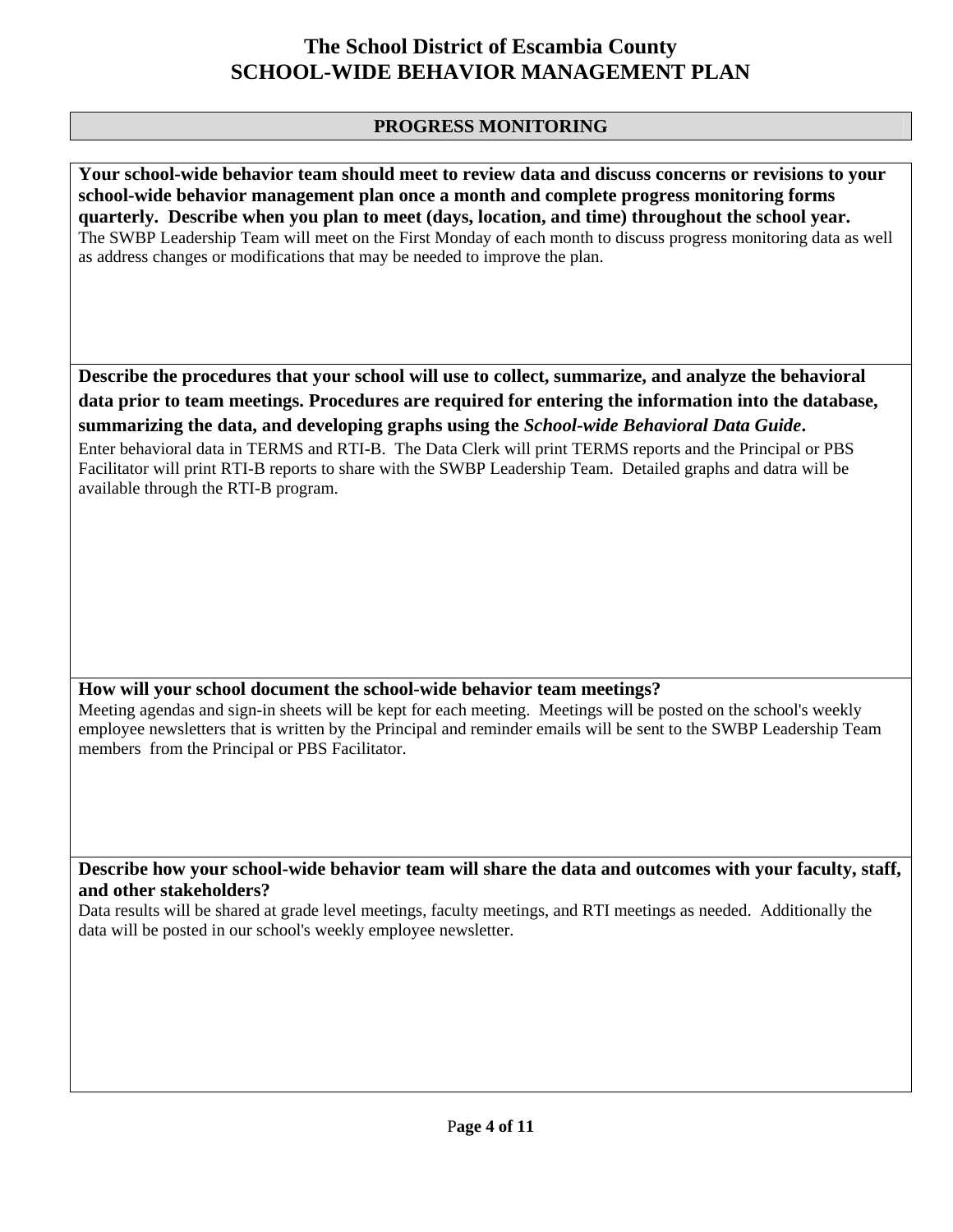## **SCHOOL EXPECTATIONS AND RULES**

**List 3 – 5 school-wide expectations** Be Safe Be Responsible Be Respectful Be Attentive

|                                        | <b>Setting:</b>                                             | <b>Setting:</b>                                                                | <b>Setting:</b>                           | <b>Setting:</b>                                   |
|----------------------------------------|-------------------------------------------------------------|--------------------------------------------------------------------------------|-------------------------------------------|---------------------------------------------------|
| <b>Rules</b> /<br><b>Expectations:</b> | Cafeteria                                                   | Hallway                                                                        | Restroom                                  | AM/PM Pickup/Drop<br>Off                          |
|                                        | Walk single file facing<br>forward<br>Keep all food to self | Walk facing forward<br>Stay to the right except<br>when directed               | Wash your hands<br>Walk carefully         | Walk<br>Stay with your assigned<br>group          |
| Be Safe                                | without sharing                                             | otherwise                                                                      |                                           | Know where you are<br>supposed to go              |
| Be Responsible                         | Clean your area                                             | Use silent signal to help<br>others                                            | Paper towels in trash<br>Keep floor clean | Be where you are<br>supposed to be and on<br>time |
| Be Respectful                          | Keep hands, feet, and<br>objects to self.                   | Stop at intersections<br>Yield to the righ<br>Let entire class move<br>forward | Give others privacy                       | Follow arrival and<br>dismissal plan              |
|                                        | Use Quite voice                                             | Follow adult directions                                                        | Use quiet voice                           | Follow adult directions                           |
| Be Attentive                           | Follow adult diretions                                      |                                                                                | Follow adult directions                   |                                                   |
|                                        |                                                             |                                                                                |                                           |                                                   |
|                                        |                                                             |                                                                                |                                           |                                                   |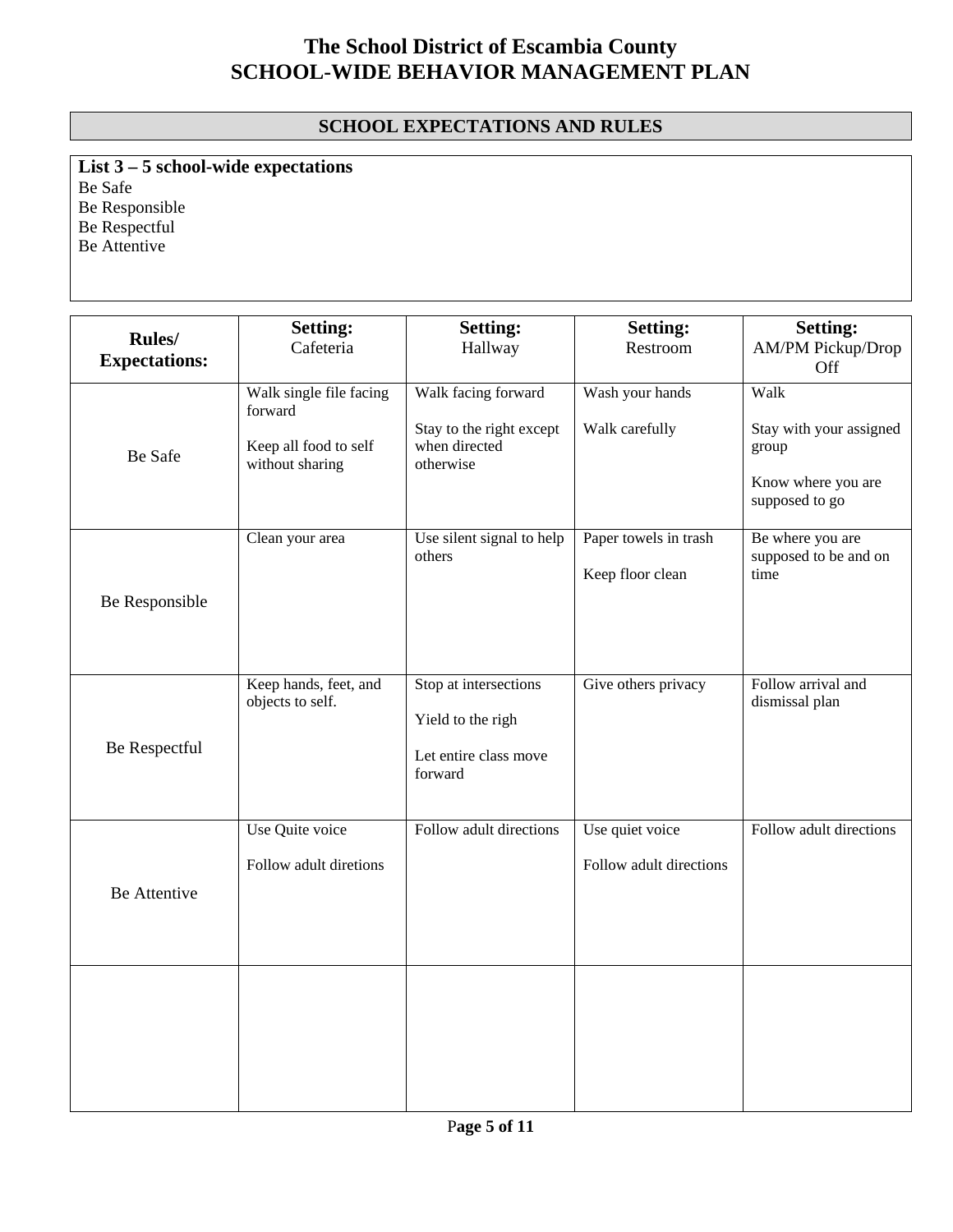#### **TEACHING EXPECTATIONS AND RULES**

**How will your school introduce the school-wide expectations and rules to all of your students and staff?**  The Principal and school PBS Facilitator will discuss school-wide expectations and rules on the school CCTV News on a weekly basis. The PBS Team, Guidance Counselor, and classroom teacher will teach from the Second Step or LEAPS curriculum. Rules and Expectations will be posted throughout the school. The principal will share with parents the rules and expectations through school newsletters, school website, and video presentation at Open House.

**During the school year, what activities will your school implement to encourage on-going direct instruction of the school-wide expectations and rules? How will your school embed the expectations and rules into the daily curriculum?** 

Video presentations on the school's CCTV news show, Poster contests, Writing Prompts, and lunch discussions with the Principal

**How often will you plan to provide refresher training on expectations and rules to staff and students in your school? How will you orient and teach new students who arrive mid-year?** 

Review of expectations will be conducted on the school's CCTV news show to help students and staff learn the rules and expectations. Refresher trainings will be provided at various Faculty Meetings throughout the school year.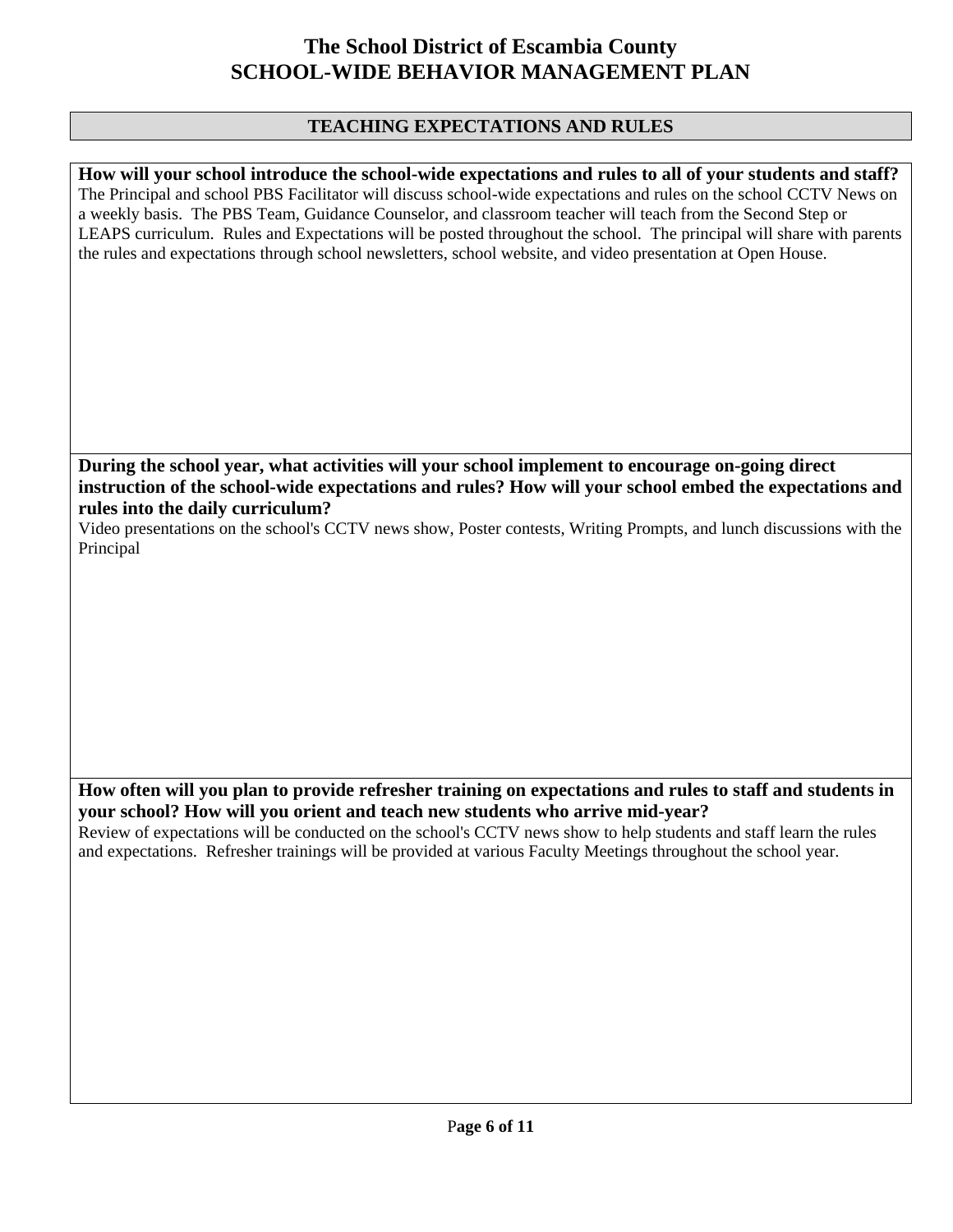#### **REWARD/RECOGNITION PROGRAM**

#### **What type of reward system will you use?**

Token Economy.

Students will earn "Bucket Filling Tickets" as a reward for good behavior. Students whose class earns twenty-five or more tickets in an eight week period will earn an opportunity to attend a "Bucket Filling Celebration" assembly. Students who do not earn this privilage will attend a lession session with the Guidance Counselor who will tach how ot make better choices and help the students understand the importance of making good choices.

#### **Describe the behaviors for which you will reward or recognize students.**

Students who are caught being safe, respectful, responsible, and atentinve will be given "Bucket Filling Tickets". We will also provide time to recognize students on our school's CCTV news show.

#### **How will you implement the reward system?**

Each employee is given a large stack of "Bucket Filling Tickets" to pass out throughout the eight week period. Each classroom has been given a "Bucket" to fill with "Bucket Filling Tickets". The PTA and PBS Leadership Team will manage the reward system and will provide the "Bucket Filling Celebration" assembly.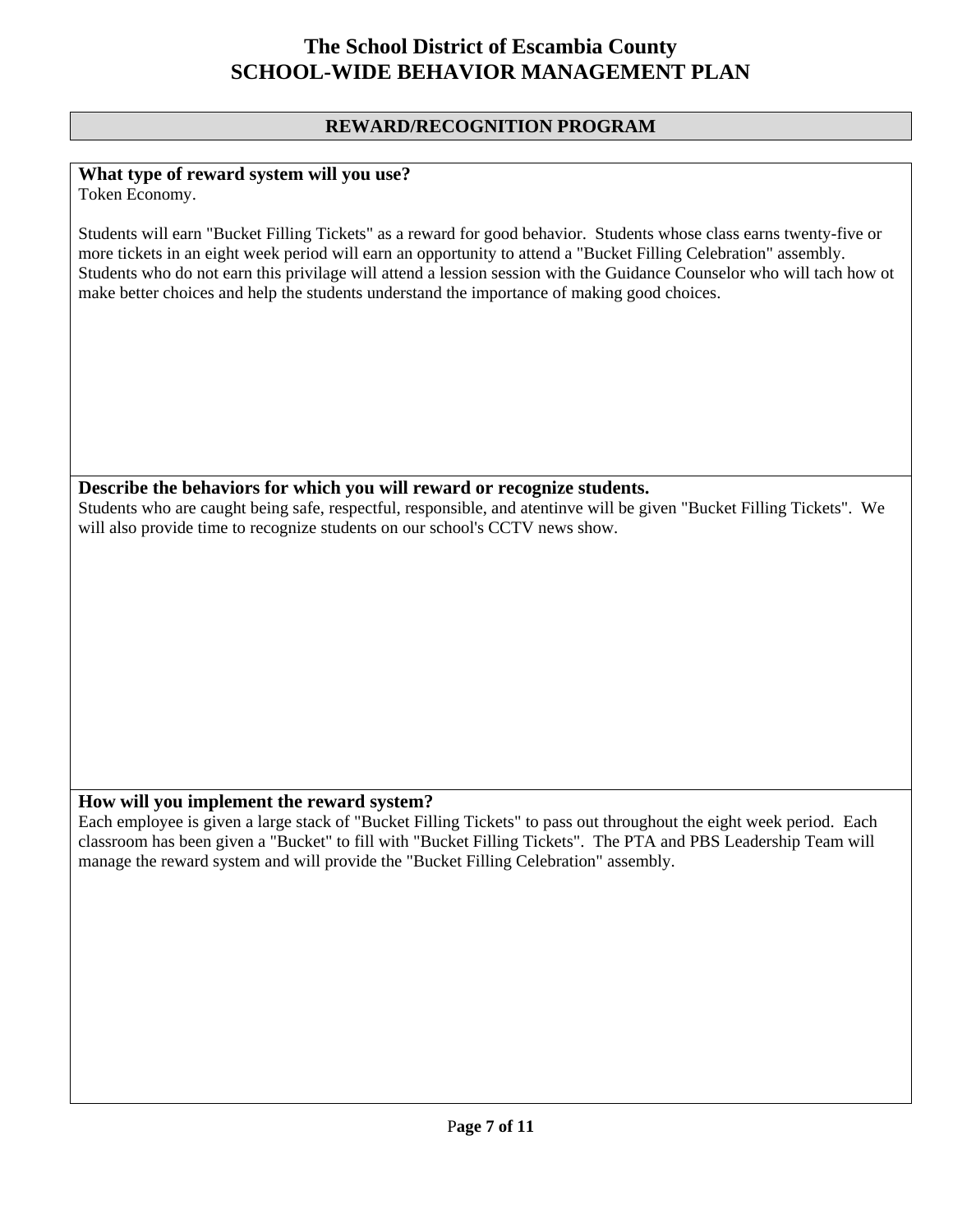#### **DISCIPLINARY PROCEDURES**

#### **Explain the discipline process at your school. Differentiate between minor and major behavior incidents and describe the process for documenting and addressing both types of incidents.**

Teachers will provide verbal warnings and corretive feedback as necessary. Teachers will complete a "Minor Incident" form to document a student's behavior issues and the corrective actions and consequences provided as a result of the behavior issue. If the incident rises to the level of a "Major Incident", then the Principal, Assistant Principal, or PBS Facilitator will complete a "Major Incident" form.

Teachers will be emailed about the consequences that are administered by the Office as a result of the "Major Incident".

A Major Form is the same form as the Office Discipline Referral (ODR).

#### **What intervention strategies will your school use to prevent behavior that results in discipline referrals and out-of-school suspensions?**

Stay in communication with the teacher, student, and parent.

Participate in school-wide positive token economy reward system.

Provide counseling session and utilize Second Step and LEAPS character education curriculum.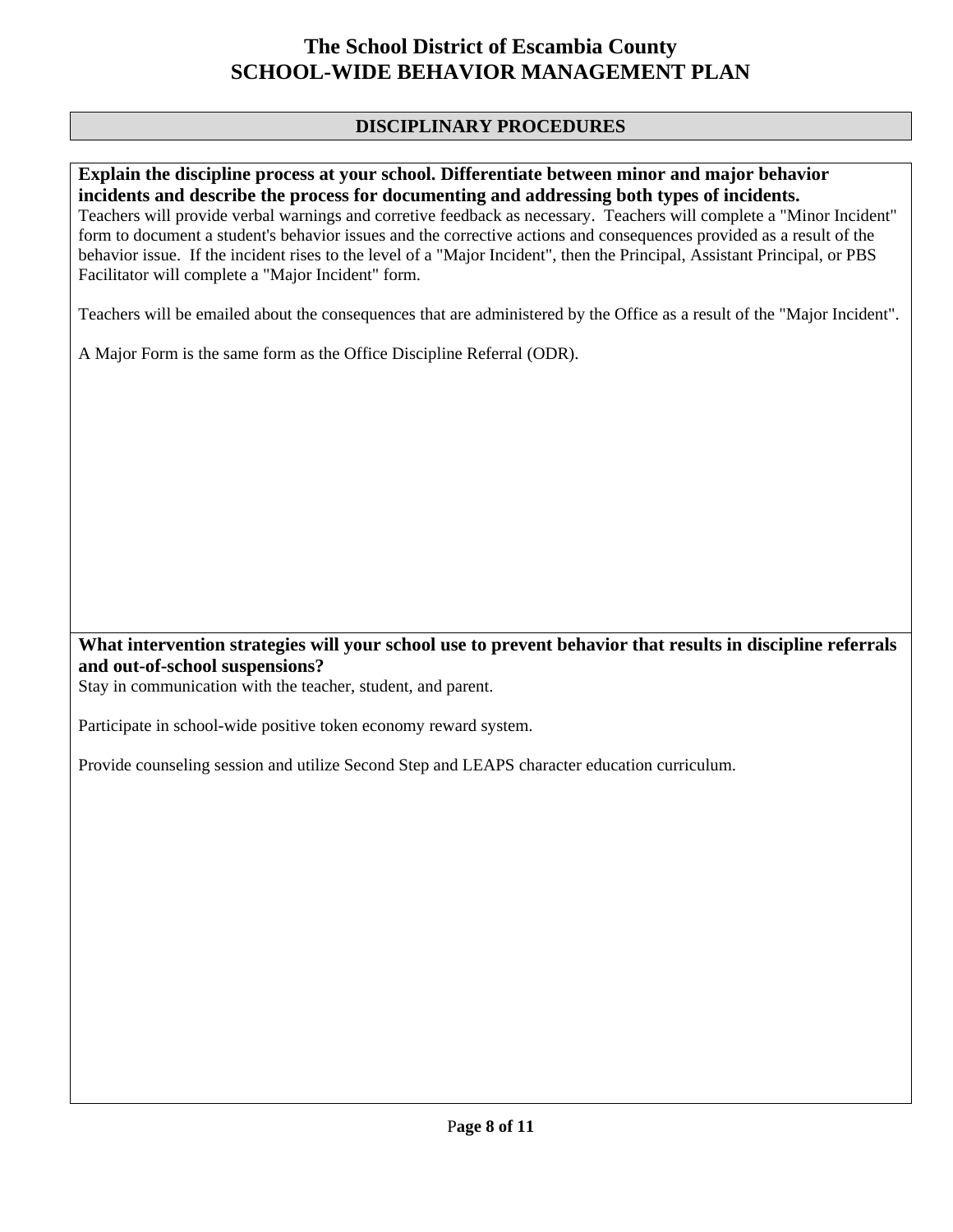#### **DISCIPLINARY PROCEDURES (continued)**

# **What are the consequences or disciplinary actions that are used in your school?**

Reduce Citizenship grade

Provide "Time Out", In-School-Suspension, or After School Detention (which may include outside work detail that the parent agrees to in writing in lieu of suspension).

Students write a reflection essay.

Partent, Teacher, and Students conferences.

**For Middle or High Schools: How do the adjudication guidelines complement your disciplinary procedures?**  NA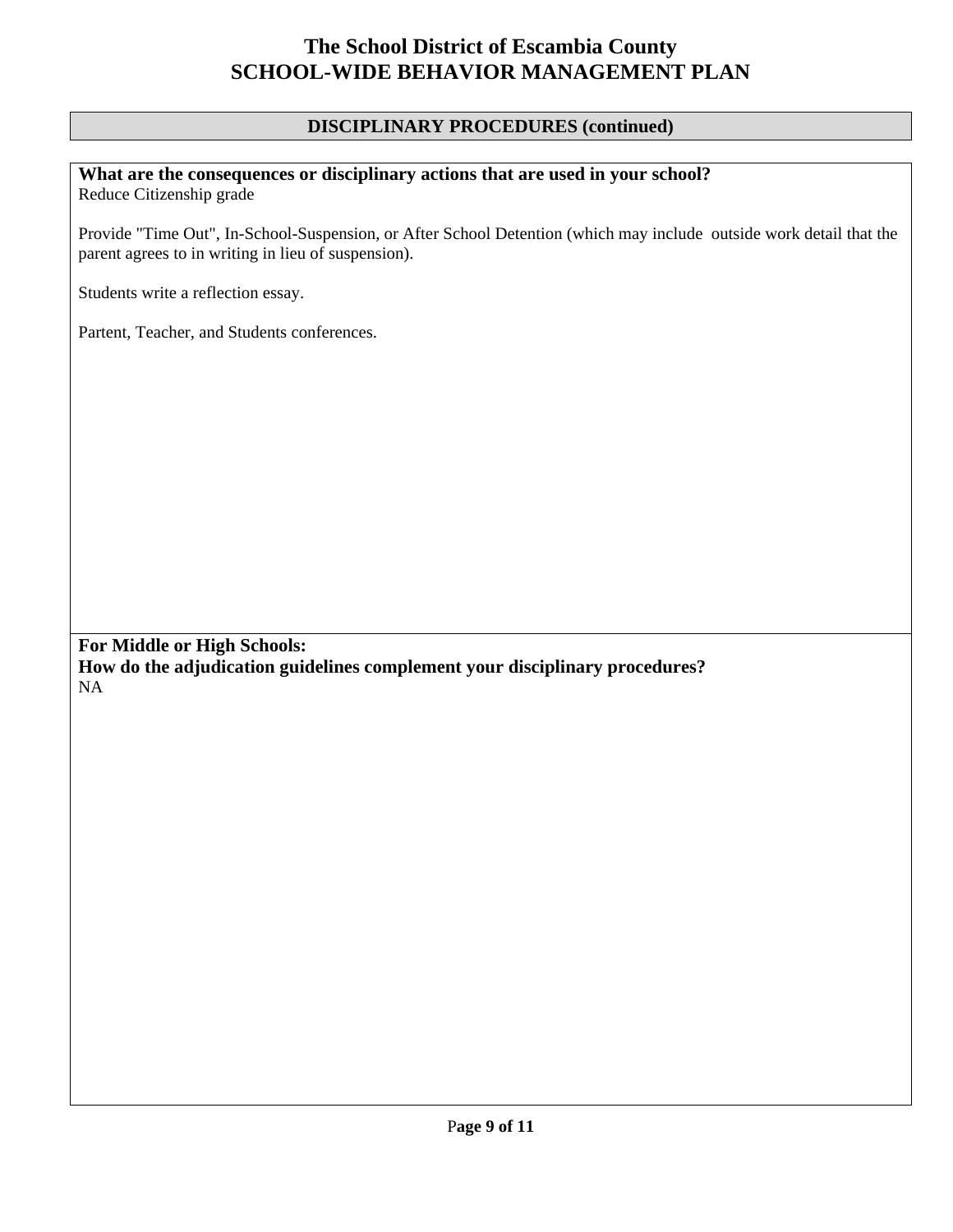## **TRAINING AND IMPLEMENTATION**

| Describe any training needs, material needs, and/or environmental arrangements necessary to<br>implement your school-wide behavior management plan.<br>Posters and banners to promote our PBS program as wll as Rules and Expectations.                                                            |
|----------------------------------------------------------------------------------------------------------------------------------------------------------------------------------------------------------------------------------------------------------------------------------------------------|
| Funding for planning time and reward prizes would be appreciated.                                                                                                                                                                                                                                  |
|                                                                                                                                                                                                                                                                                                    |
| Describe how your school will train all faculty and staff on your school-wide behavior management<br>plan. How will you orient and teach new faculty and staff who arrive mid-year?<br>Provide a two hour training during the Pre-School Planning Week which will be presented by the PBS Team.    |
| Provide refresher trainings at monthly Faculty Meetings and needed.                                                                                                                                                                                                                                |
| Review continuously throughout the school year on the school's CCTV new show. This is mostly for the studetns,<br>however, teachers may be reminded of the expectations and proper protocols.                                                                                                      |
|                                                                                                                                                                                                                                                                                                    |
| What school-wide routines and procedures will be implemented by all faculty and staff to facilitate<br>your school-wide behavior management plan?<br>Hallway procedure<br>Cafeteria Breakfast & Lunch procedures<br>Bus, Car-Rider, and Walker procedure<br>Restroom procedure<br>Recess procedure |